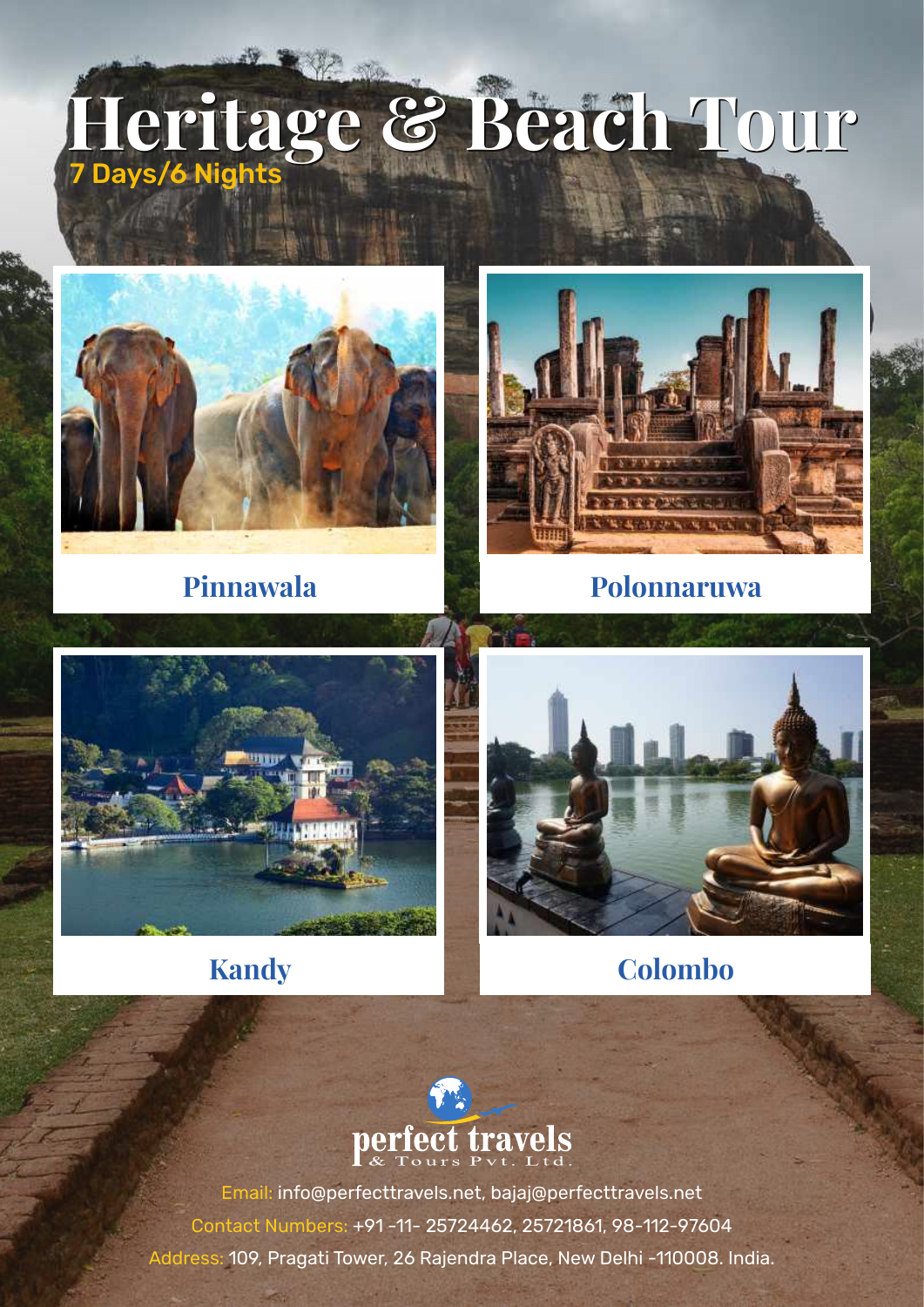

## AIRPORT – COLOMBO (01 HRS) (-/-/D)

- Day: 01 | Ayubowan! Once your Sri Lanka Representative meets you personally on arrival, you will be introduced to your chauffeur guide and then begin your journey to uncover the wonders of this island.
	- Leave for Colombo.
	- Do a city tour to visit the Gangarama Temple, Seemamalakaya, Nelum Pokuna Theatre, BMICH and Galle Face green.
	- Colombo, is Sri Lanka's commercial capital and major port. A fine amalgamation of all the hues and cultures within this paradise isle. This chic metropolitan brings together the many facets of this island nation.
	- Optional : Shopping in Colombo visit the ceramics corporation showroom, majestic city shopping complex, House of Fashion, and the Odel unlimited dress boutique.
	- Check in at hotel.
	- Dinner & Overnight stay at Colombo.

# COLOMBO – PINNAWELA (02 HRS) – SIGIRIYA (02 HRS) (B/L/D)

- **Day: 02**  $\rightarrow$  After breakfast, leave for Sigiriya. Optional : En route visit Pinnawala Elephant Orphanage
	- Pinnawala Elephant Orphanage, located 13 km northwest of Kegalle towards Kandy, is famous because of the elephant orphanage located in the area. It is a must-visit as it would definitely add an unforgettable experience to your stay in this paradise isle. (Bathing times 10:00hrs – 12:00 hrs & 14:00 -16:00 hrs )
	- ◆ Lunch at local restaurant.
	- Check in at hotel.
	- Overnight stay at Sigiriya/Dambulla.

**Day: 03**  $\rightarrow$  After breakfast, Visit the UNESCO World Heritage Site of Polonnaruwa.

archaeological importance are all wellpreserved.

## SIGIRIYA – POLONNARUWA – SIGIRIYA (01 ½ HRS) (B/L/D)

Polonnaruwa, enthrals its visitors with a timeless reflection of the country's glorious history. Once the site of Sri Lanka's second medieval capital, the quaint landscapes studded with sites of

**Continue**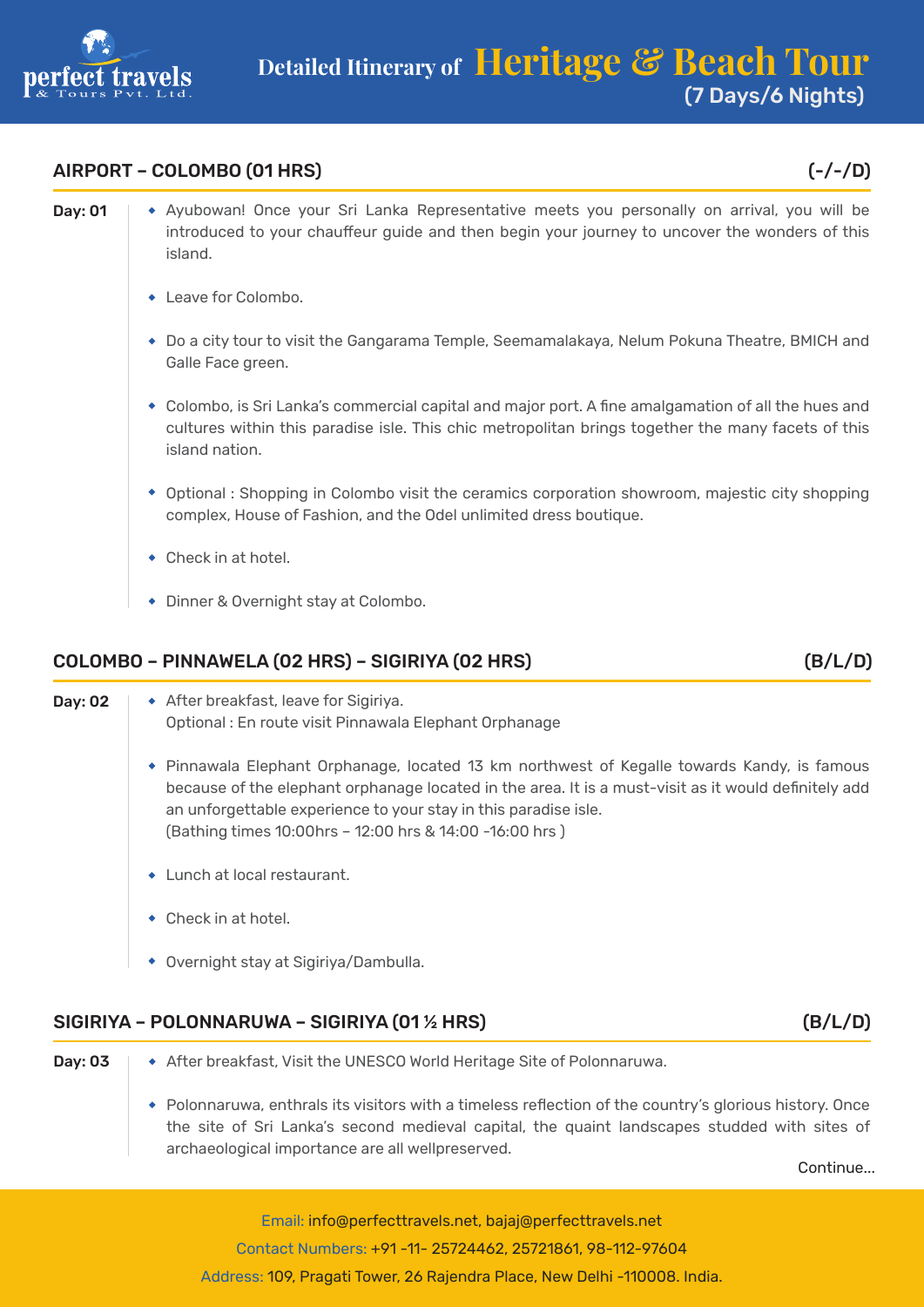

- Lunch at local restaurant
- Climb the Sigiriya Rock Fortress
- Sigiriya Rock Fortress, an 8th wonder of the world is a rare jewel among the many treasures in Sri Lanka. The famous Sigiriya frescoes of the buxom, waspwaisted maidens bearing flowers, amidst the wilderness and ancient ruins.
- ◆ Check in at hotel
- Overnight stay at Sigiriya/Dambulla.

# SIGIRIYA – DAMBULLA – KANDY (02 ½ HRS) (B/L/D)

- 
- Day: 04 After breakfast, Leave for Kandy. En route visit Dambulla Cave Temple.
	- Dambulla Cave temple, a complex that lies atop a massive hill on the edge of the town is one of the eight UNESCO world heritage sites in the country and is renowned for its unique sculptures and the largest mural paintings.
	- Optional: The journey will include a few en route stops at Dambulla and/or Matale to visit a Spice Garden - a delightful place to stroll in fragrant greenery and learn about nutmeg, pepper vines, clove trees and curry, cinnamon and the precious cardamom, a relative of ginger. It grows in the shade of high jungle trees and can only be harvested by hand.
	- Lunch at local restaurant.
	- In the afternoon visit The Temple of the Tooth, Temple of the tooth relic of Lord Buddha, is the pride of Buddhists in Sri Lanka and world-over. The palace temple stands surrounded by a moat, its golden roof gleaming in the sunlight as white-clad pilgrims bearing lotus blossoms throng to worship.
	- Optional: This evening witness Kandyan Dance Cultural Show (Cost not included).
	- Check in at Hotel.
	- Dinner & Overnight stay at Kandy.

## KANDY – BENTOTA (04 HRS) (B/L/D)

- **Day: 05**  $\rightarrow$  After breakfast, Walk through the Royal Botanical Gardens in Peradeniya.
	- Peradeniya Botanical Gardens, although its origins date back to the era of medieval times, bears a rich history punctuated by colonialism and industrial change. The splendour of the gardens, further uplifted by the river that flows through its fringes.

Continue...